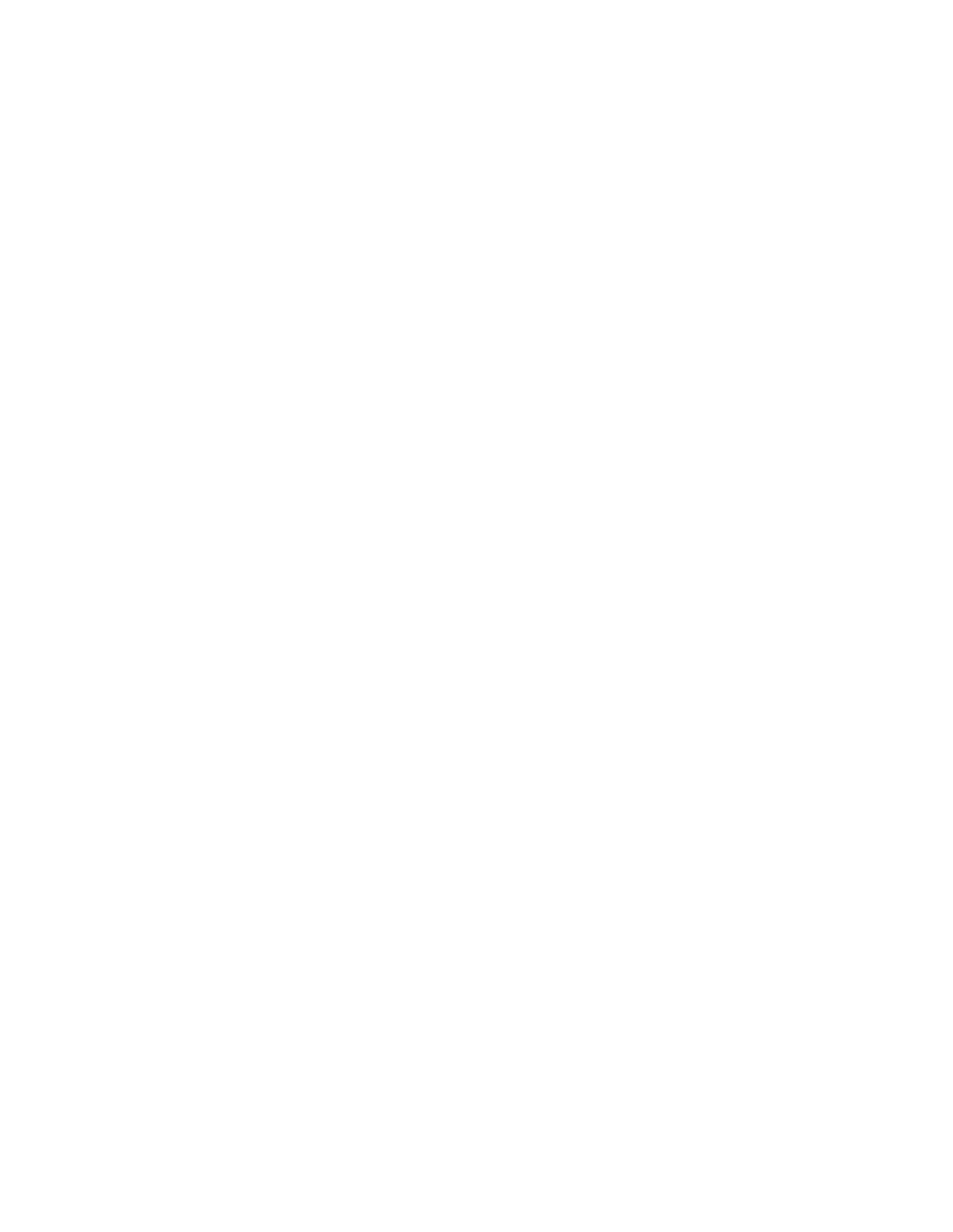## **Highlights and Results of the 2005 Hawai'i Youth Risk Behavior Surveys**

#### **Background**

The Youth Risk Behavior Survey (YRBS) was developed by the Division of Adolescent and School Health, National Center for Chronic Disease Prevention and Health Promotion, Centers for Disease Control and Prevention (CDC), in collaboration with over 800 representatives from state and local health and education departments and other federal agencies, to monitor priority health-risk behaviors that contribute to the leading causes of mortality, morbidity, and social problems among youth and adults in the United States. There were 78 CDC-developed items in the 2005 Hawai'i high school YRBS (referred to as high school HYRBS) covering (a) behaviors that result in unintentional and intentional injuries; (b) tobacco use; (c) alcohol and other drug use; (d) sexual behavior that results in HIV infection, other sexually transmitted diseases, and unintended pregnancies; (e) dietary behaviors; (f) physical activity; and (g) 19 other Hawai'i-specific items covering the above topics and health education classes that students had taken. The high school level YRBS has been conducted nationally during the spring in odd-numbered years since 1991 and in Hawai'i during the spring in oddnumbered years from 1991–1999 and during the fall since 2001.

A similar survey was conducted of Hawai'i middle and intermediate school students (hereafter referred to as middle school HYRBS) in odd-numbered years since 1997. The middle school surveys were conducted concurrently with the high school surveys. The 2005 version contained 89 items, most of which mirrored items in the high school HYRBS.

The results of these surveys, conducted in compliance with the requirements of the Hawai'i State Department of Education's (DOE) cooperative agreement with the Division of Adolescent and School Health, CDC, and largely funded by the Hawai'i Department of Health's Healthy Hawai'i Initiative, will be used to (a) identify focus areas for curriculum development and teacher training, (b) identify focus areas for prevention and treatment efforts and resources, and (c) identify risk behaviors of Hawai'i public school students in Grades 6–12.

## **Method**

A two-stage, stratified random sampling procedure was used to produce final samples of 1,693 students in 23 public middle and intermediate schools (Grades 6–8), and 1,662 students in 23 public high schools (Grades 9–12). The response rates were 62% and 60%, respectively. Survey procedures were designed to protect the privacy of students through anonymous and voluntary participation. Written parental permission was required.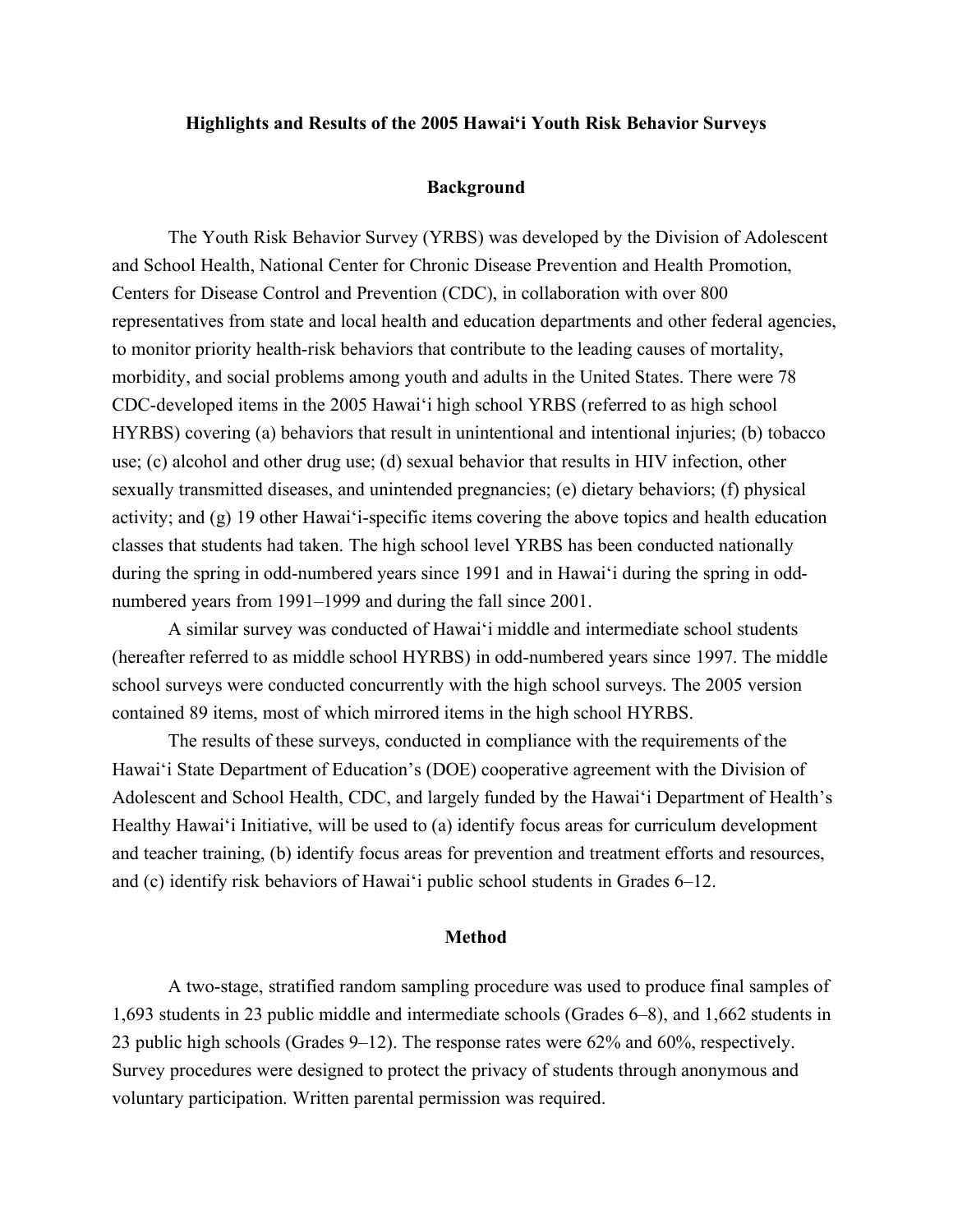The data from the middle school and high school HYRBS administered during fall 2005 were statistically weighted; thus, according to CDC, it is possible to make valid statewide (public middle schools and public high schools only) comparisons among the results, and the results are representative of all public middle school students in Grades 6–8 and public high school students in Grades 9–12, respectively. For this report a 10-year period is one of the main foci; results of the 1995, 1999, and 2005 high school HYRBS administrations are compared, in addition to the trend across these 10 years (see Table 1). Table 2 presents the results for items that were not part of the 1995 or 1999 surveys, and Table 3 presents the results for Hawai'i-specific items added in the 2005 high school HYRBS. The middle school HYRBS was not administered in 1995. Thus, only the 1999 and 2005 results are presented in Table 4.

For comparison purposes, results from the 2005 U.S. Youth Risk Behavior Surveillance System (YRBSS) are also provided. A three-stage cluster sample design was used to produce this nationally representative sample of students in Grades 9–12. There are no comparable national results for the middle school level.

CDC recommended a statistical analysis that first creates 95% confidence intervals around the results on individual items for different groups. If the confidence intervals for the same item do not overlap, then the differences are regarded as statistically significant. It is important to note that such an analysis is a stringent one that generally produces a small number of statistically significant changes from year to year. Beginning in 2005, CDC changed the method by which statistically significant differences are calculated for the high school level. The method used for the middle school level will be changed in 2007. We have continued to use the original method to maintain consistency between the high school and middle school analyses. Statistically significant differences as determined by the new method are available on CDC's Web site: http://apps.nccd.cdc.gov/yrbss/.

# **Results**

Results from the 2005 High School Hawai'i Youth Risk Behavior Survey (HYRBS) show that, overall, lower percentages of Hawai'i youth reported risky behaviors in 2005 than they did in 1995 and 1999. However, Hawai'i's students were statistically significantly better than U.S. students for 14 and worse for 14 of the 71 items for which comparisons could be made from the 2005 survey administrations.

## **High School Hawai'i vs. U.S. 2005**

There were 28 statistically significant differences at the .05 level between Hawai'i and U.S. students in 2005, half favoring Hawai'i and half favoring the U.S. Lower percentages of

2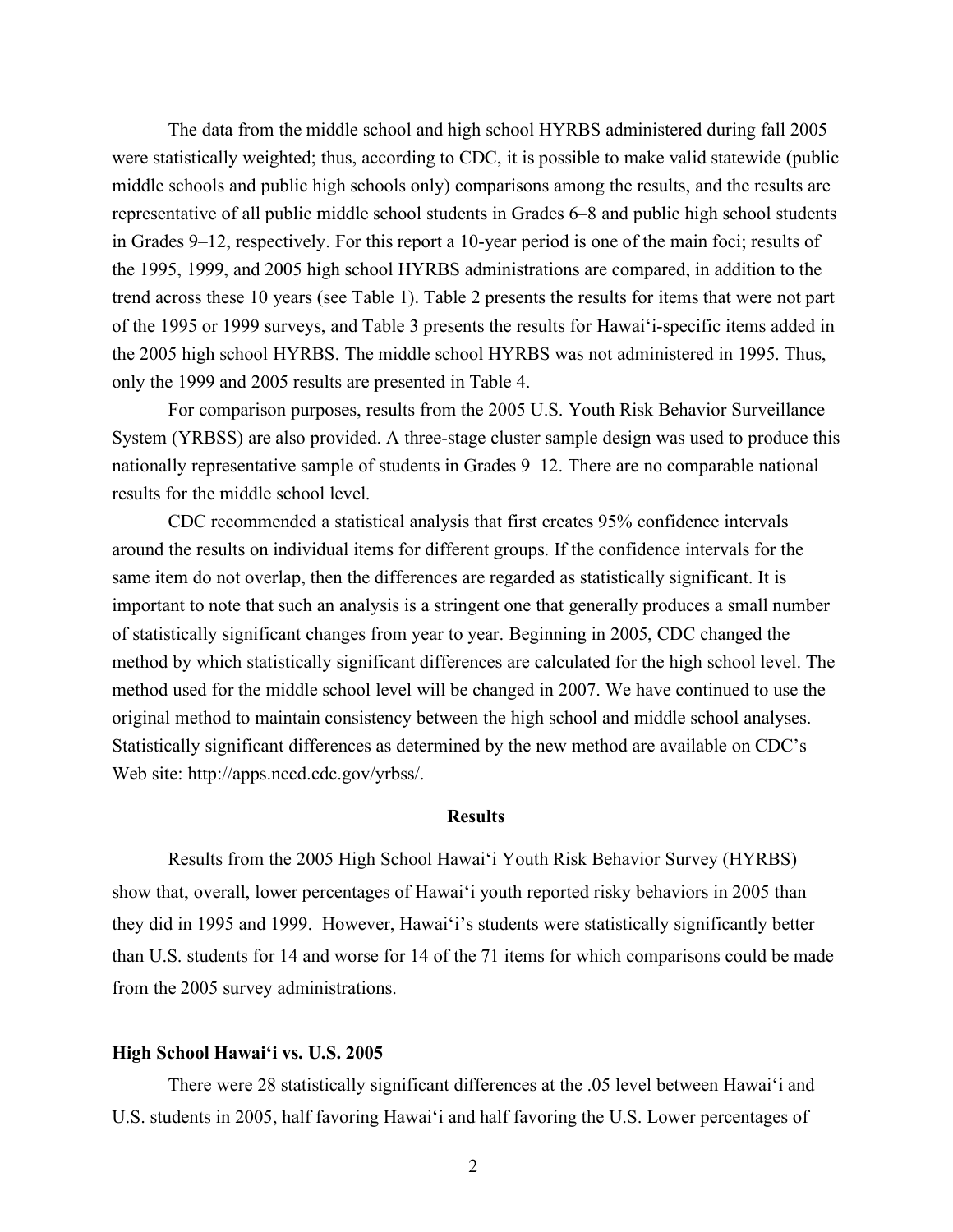Hawai'i high school students as compared to students nationally reported risky behaviors related to wearing seat belts, carrying weapons in the 30 days preceding the survey, fighting (physically) and fighting on school property during the 12 months preceding the survey, smoking cigarettes in the 30 days preceding the survey and smoking on 20 or more of the 30 days; ever drinking alcohol; during the 30 days preceding the survey drinking alcohol and having five or more drinks of alcohol within a couple of hours; engaging in sexual activity—ever, with four or more people, and during the three months preceding the survey; and exercising to lose weight or keep from gaining weight in the 30 days preceding the survey. However, Hawai'i high school students were more likely to be treated by a doctor or nurse when injured in a physical fight during the 12 months preceding the survey, being physically forced to have sexual intercourse when they did not want to, making a plan for suicide and attempting suicide in the 12 months preceding the survey, drinking on school property during the 30 days preceding the survey and being offered, sold, or given an illegal drug on school property in the 12 months preceding the survey. Lower percentages of sexually active Hawai'i students reported using a condom during last sexual intercourse, and a lower percentage of students had been taught about AIDS or HIV infection in school than did high school youth nationally. Hawai'i students drank less milk in the seven days preceding the survey, and on five of the seven days preceding the survey were less likely to participate in physical activity that did not make them sweat or breathe hard for at least 30 minutes and were less physically active for a total of 60 minutes or more per day. Lower percentages of Hawai'i students also reported attending physical education class one or more days during a week and daily. A higher percentage of Hawai'i high school youth were told by a doctor or nurse that they had asthma, but of these students who currently have asthma, a higher percentage than students nationally had not had an episode of asthma during the 12 months preceding the survey.

#### **Hawai'i High School 1995, 1999, and 2005**

The 10-year trend of results from the high school level HYRBS for which comparisons were possible  $(n = 49)$  were positive for 19 items, negative for 2, and it was not clear if the trend was positive or negative for one item. A trend was considered to be positive if there was improvement (not necessarily statistically significant) across all ten years (1995, 1999, and 2005 results were examined). Likewise, a trend was considered to be negative if the results got worse

3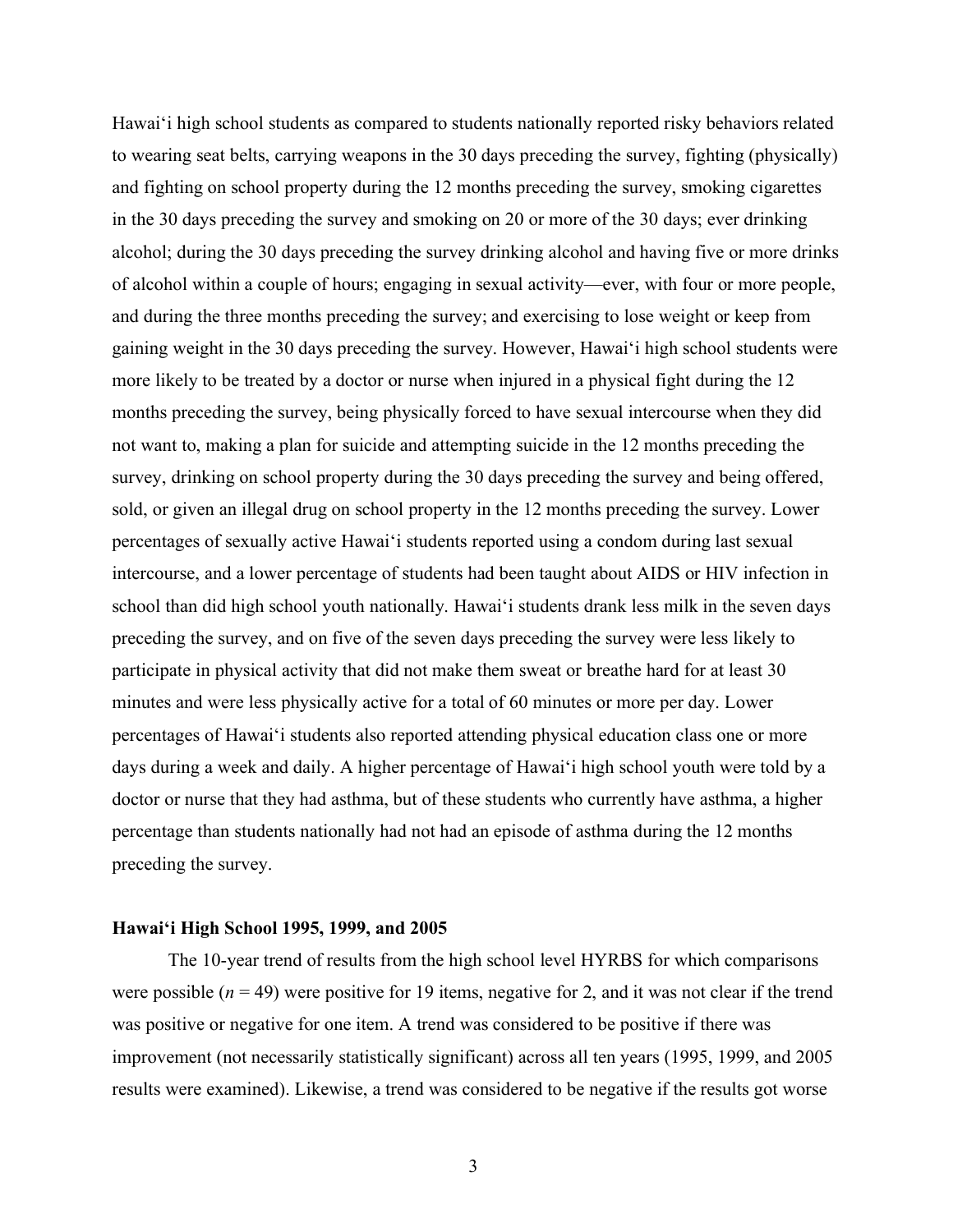each year. The positive trends were for the following behaviors: in the 12 months preceding the survey, never or rarely wearing a bicycle helmet, in a physical fight, and fighting on school property, and seriously considering and making a plan for attempting suicide; during the 30 days preceding the survey, carrying a weapon, carrying a gun, and carrying a weapon on school property, smoking cigarettes and smoking cigarettes on 20 or more days, using marijuana on school property, and exercising to lose weight or to keep from gaining weight; before age 13, having first drink of alcohol and having sexual intercourse; ever using any form of cocaine and having sexual intercourse; using a condom during last sexual intercourse; and exercising or playing sports more than 20 minutes during an average physical education class. The two negative trends were being threatened or injured with a weapon on school property in the 12 months preceding the survey and having ever been taught about AIDS or HIV infection in school. The item for which it was not clear if the trend was positive or negative is students who were trying to lose weight.

Hawai'i high school students reported statistically significantly (95% confidence interval) more positive than negative behaviors (13 vs. 3 out of 63 comparable items for 2005 vs. 1999 and 11 vs. 3 out of 51 comparable items for 2005 vs. 1995). See Table 1 for the details.

## **Middle School 1999 and 2005**

There were 13 statistically significant differences between 1999 and 2005 on the Middle School HYRBS among the 32 comparable items, 10 positive and three negative. The positive changes were in the areas of students using seat belts; in the 30 days preceding the survey, carrying a weapon on school property, smoking, having at least one drink of alcohol, having five or more drinks of alcohol in a row, using marijuana, using marijuana on school property; having property stolen or deliberately damaged on school property during the 12 months preceding the survey; ever having sexual intercourse; and describing themselves as slightly or very overweight. The negative changes were students not going to school one or more day in the 30 days preceding the survey because they felt unsafe at school or on their way to or from school, being taught about AIDS or HIV infection, and talking about AIDS or HIV infection with their family.

4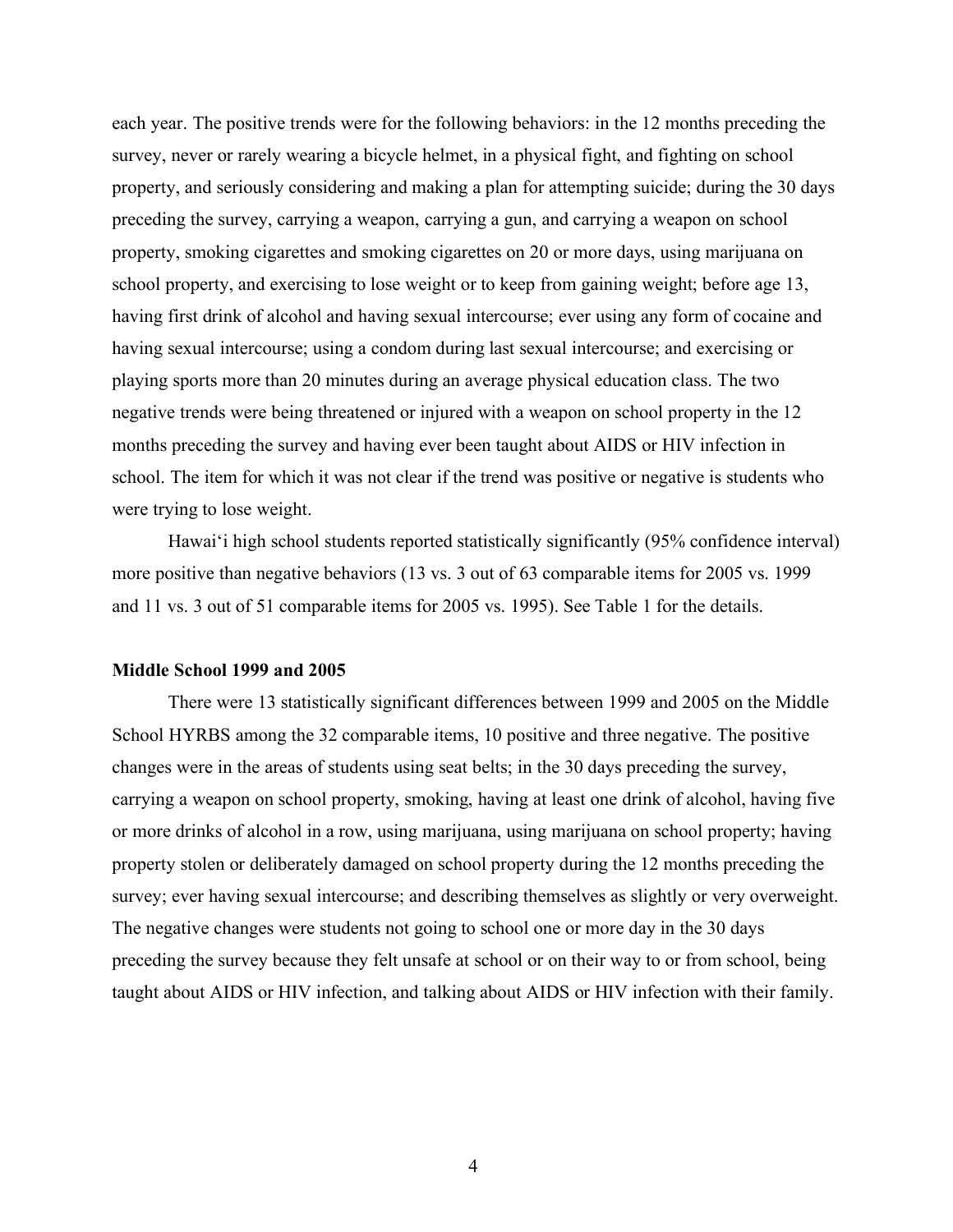| (1995, n = 1,244; 1999, n = 1,248; 2005, n = 1,002) <b>Comparea to 2005 U.S. results</b> (n = 15,955)                              | U.S.          | H1   | Hawai'i       |                 |               |        |                                  |                |
|------------------------------------------------------------------------------------------------------------------------------------|---------------|------|---------------|-----------------|---------------|--------|----------------------------------|----------------|
| <b>Health Risk Behavior</b>                                                                                                        | 2005          | VS.  | 2005          | 1999            | 1995          |        | 2005 vs.                         |                |
|                                                                                                                                    | $\frac{0}{0}$ | U.S. | $\frac{0}{0}$ | $\frac{0}{0}$   | $\frac{0}{0}$ | 1999   | 1995                             | <b>Trend</b>   |
| <b>Injury</b>                                                                                                                      |               |      |               |                 |               |        |                                  |                |
| Bicycle riders who never or rarely wore a<br>bicycle helmet during the past 12 months                                              | 83.4          |      | 85.7          | 89.5            | 96.7          |        | $+^a$                            | $^{+}$         |
| Never or rarely wore a seat belt when riding<br>in a car driven by someone else                                                    | 10.2          | $+$  | 4.8           | 10.6            | 9.3           | $^{+}$ | $\pm$                            |                |
| Rode one or more times in a car or other<br>vehicle driven by someone who had been<br>drinking alcohol during the past 30 days     | 28.5          |      | 33            | 38.3            | 37.6          |        |                                  |                |
| Drove a car or other vehicle one or more<br>times when they had been drinking alcohol<br>during the past 30 days                   | 9.9           |      | 7.9           | 14.5            | 11.7          | $^{+}$ |                                  |                |
| Carried a weapon such as a gun, knife, or club<br>on one or more of the past 30 days                                               | 18.5          |      | 13.3          | 13.7            | 17.5          |        | $\mathrm{+}$                     | $\mathrm{+}$   |
| Carried a gun on one or more of the past 30<br>days                                                                                | 5.4           |      | 4.1           | 4.2             | 5.8           |        |                                  | $\pm$          |
| Carried a weapon such as a gun, knife, or club<br>on school property on one or more of the past<br>30 days                         | 6.5           |      | 4.9           | 6.0             | 8.0           |        |                                  | $\overline{+}$ |
| Did not go to school on one or more of the<br>past 30 days because they felt unsafe at school<br>or on their way to or from school | 6.0           |      | 6.7           | 11.4            | 4.8           |        |                                  |                |
| Had been threatened or injured with a weapon<br>on school property one or more times during<br>the past 12 months                  | 7.9           |      | 6.8           | 6.7             | 5.3           |        |                                  | $-{}^{\rm b}$  |
| Had property stolen or deliberately damaged<br>on school property one or more times during<br>the past 12 months                   | 29.8          |      | 28.1          | NA <sup>c</sup> | 30.0          | NA     |                                  | NA             |
| Were in a physical fight one or more times<br>during the past 12 months                                                            | 35.9          |      | 27.0          | 30.6            | 33.4          |        | $\begin{array}{c} + \end{array}$ | $\ddot{}$      |
| Were injured in a physical fight and had to be<br>treated by a doctor or nurse one or more times<br>during the past 12 months      | 3.6           |      | 5.2           | 3.0             | 4.0           |        |                                  |                |
| Were in a physical fight on school property<br>one or more times during the past 12 months                                         | 13.6          |      | 10.0          | 11.5            | 13.4          |        |                                  | $^+$           |

*Table 1. 1995–2005 Hawai'i Youth Risk Behavior Survey Public High School Results and Trends*  $\frac{1005 \text{ m} - 1344 \cdot 1000 \text{ m} - 1348 \cdot 2005 \text{ m} - 1662}{2005 \text{ m} - 1344 \cdot 1000 \text{ m} - 1363}$ 

<sup>a</sup> +: Hawai'i '05 result was statistically significantly better than Hawai'i '99 or '95 or U.S. 2005 result or results have improved across all three survey administrations

 $b$  –: Hawai'i '05 result was statistically significantly worse than Hawai'i '99 or '95 result or U.S. 2005 result or results have worsened across all three survey administrations  $\lq$  NA: Not Available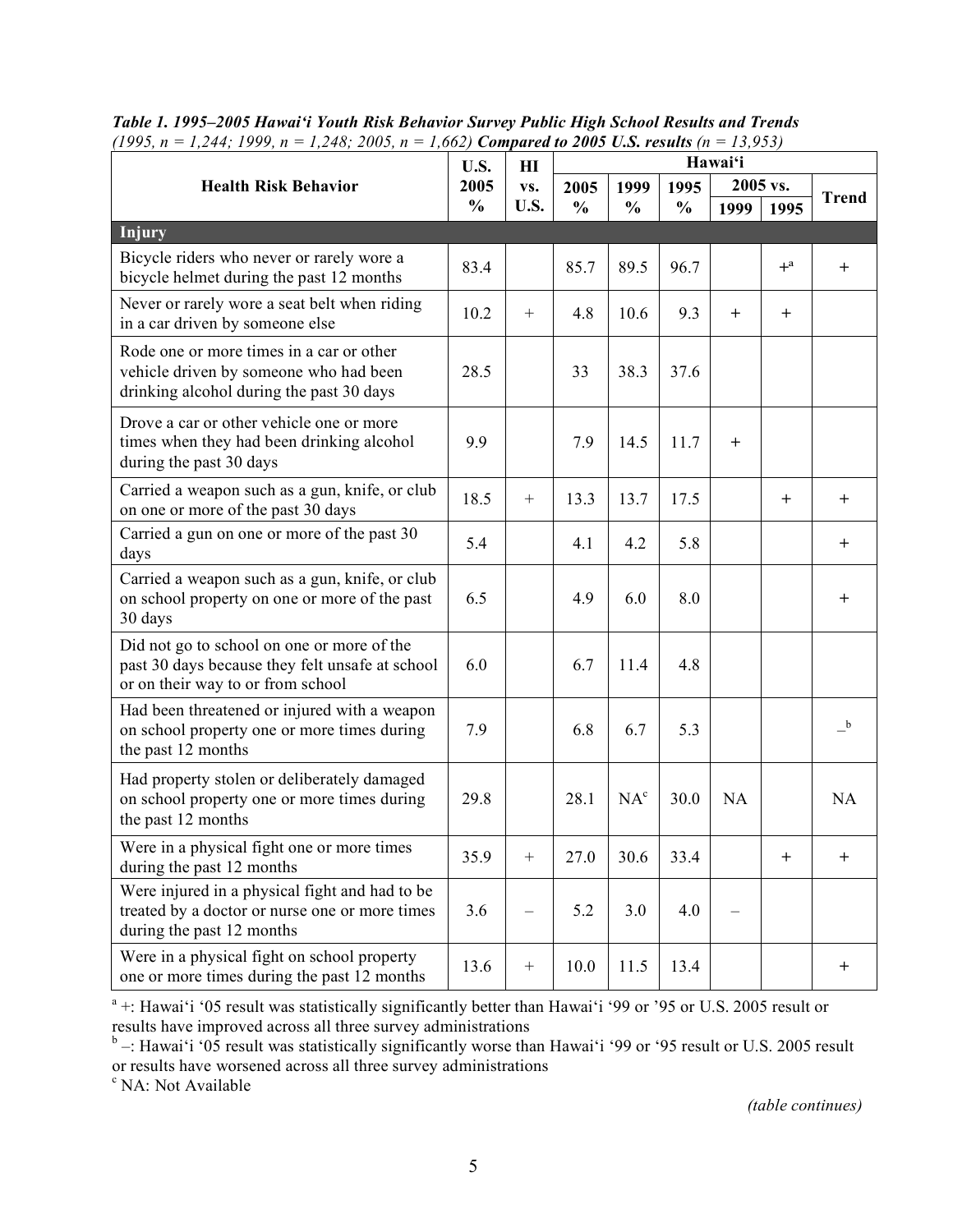| Table 1 (continued) |
|---------------------|
|                     |

|                                                                                                                                                     | U.S.          | H I                      |               | Hawai'i       |               |              |           |              |
|-----------------------------------------------------------------------------------------------------------------------------------------------------|---------------|--------------------------|---------------|---------------|---------------|--------------|-----------|--------------|
| <b>Health Risk Behavior</b>                                                                                                                         | 2005          | VS.                      | 2005          | 1999          | 1995          |              | 2005 vs.  | <b>Trend</b> |
|                                                                                                                                                     | $\frac{0}{0}$ | U.S.                     | $\frac{0}{0}$ | $\frac{0}{0}$ | $\frac{0}{0}$ | 1999         | 1995      |              |
| Injury cont.                                                                                                                                        |               |                          |               |               |               |              |           |              |
| Felt so sad or hopeless almost every day for<br>two weeks or more in a row that they stopped<br>doing some usual activities during the past 12      | 28.5          |                          | 31.8          | 31.8          | NA            |              | <b>NA</b> | <b>NA</b>    |
| months                                                                                                                                              |               |                          |               |               |               |              |           |              |
| Seriously considered attempting suicide<br>during the past 12 months                                                                                | 16.9          |                          | 19.8          | 23.3          | 25.5          |              | $^{+}$    | $^+$         |
| Made a plan about how they would attempt<br>suicide during the past 12 months                                                                       | 13.0          | $\overline{\phantom{0}}$ | 17.2          | 18.5          | 20.3          |              |           | $+$          |
| Actually attempted suicide one or more times<br>during the past 12 months                                                                           | 8.4           | $\overline{\phantom{0}}$ | 12.9          | 10.1          | 12.7          |              |           |              |
| Made suicide attempt that resulted in an injury,<br>poisoning, or overdose that had to be treated by<br>a doctor or nurse during the past 12 months | 2.3           |                          | 3.7           | 3.7           | 4.0           |              |           |              |
| <b>Tobacco use</b>                                                                                                                                  |               |                          |               |               |               |              |           |              |
| Smoked cigarettes on one or more of the past<br>30 days                                                                                             | 23.0          | $+$                      | 16.4          | 27.9          | 32.4          | $^{+}$       | $^{+}$    | $+$          |
| Smoked cigarettes on 20 or more of the past<br>30 days                                                                                              | 9.4           | $^{+}$                   | 4.8           | 13.1          | 16.9          | $^{+}$       | $+$       | $\! + \!$    |
| Alcohol & other drug use                                                                                                                            |               |                          |               |               |               |              |           |              |
| Had at least one drink of alcohol on one or<br>more days during their life                                                                          | 74.3          | $+$                      | 64.8          | 76.4          | 75.8          | $+$          | $+$       |              |
| Had their first drink of alcohol other than a<br>few sips before age 13                                                                             | 25.6          |                          | 27.3          | 33.6          | 33.9          |              |           | $\ddot{}$    |
| Had at least one drink of alcohol on one or<br>more of the past 30 days                                                                             | 43.3          | $+$                      | 34.8          | 44.6          | 40.9          | $+$          |           |              |
| Had five or more drinks of alcohol in a row,<br>that is, within a couple of hours, on one or<br>more of the past 30 days                            | 25.5          | $+$                      | 18.8          | 26.8          | 24.0          | $\mathrm{+}$ |           |              |
| Had at least one drink of alcohol on school<br>property on one or more of the past 30 days                                                          | 4.3           |                          | 8.8           | 7.7           | 5.7           |              |           |              |
| Used marijuana one or more times during<br>their life                                                                                               | 38.4          |                          | 34.6          | 44.6          | 42.4          | $^{+}$       |           |              |
| Tried marijuana for the first time before age 13                                                                                                    | 8.7           |                          | 12.5          | 14.8          | 14.1          |              |           |              |
| Used marijuana one or more times during the<br>past 30 days                                                                                         | 20.2          |                          | 17.2          | 24.7          | 23.8          | $\pm$        |           |              |
| Used marijuana on school property one or<br>more times during the past 30 days                                                                      | 4.5           |                          | 7.2           | 9.3           | 11.3          |              |           | $^+$         |
| Used any form of cocaine, including powder,<br>crack, or freebase one or more times during<br>their life                                            | 7.6           |                          | 6.5           | 7.8           | 7.9           |              |           | $\pm$        |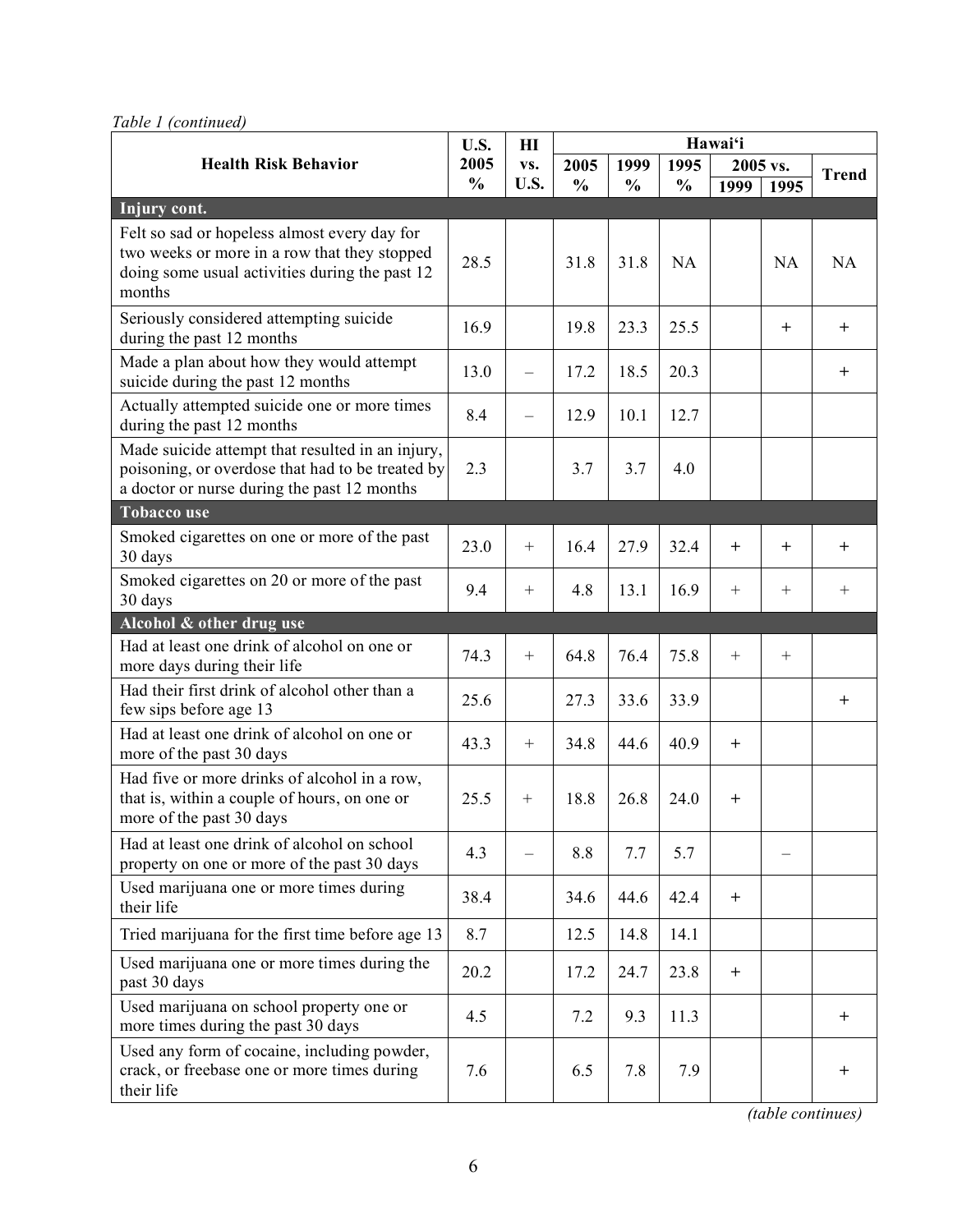*Table 1 (continued)*

|                                                                                                                                                  | U.S.          | $\mathbf{H}$     |               | Hawai'i       |               |          |           |              |
|--------------------------------------------------------------------------------------------------------------------------------------------------|---------------|------------------|---------------|---------------|---------------|----------|-----------|--------------|
| <b>Health Risk Behavior</b>                                                                                                                      | 2005          | VS.              | 2005          | 1999          | 1995          | 2005 vs. |           | <b>Trend</b> |
|                                                                                                                                                  | $\frac{0}{0}$ | U.S.             | $\frac{0}{0}$ | $\frac{0}{0}$ | $\frac{0}{0}$ | 1999     | 1995      |              |
| Alcohol & other drug use cont.                                                                                                                   |               |                  |               |               |               |          |           |              |
| Used any form of cocaine, including powder,<br>crack, or freebase one or more times during<br>the past 30 days                                   | 3.4           |                  | 3.0           | 3.3           | 3.0           |          |           |              |
| Sniffed glue, breathed the contents of aerosol<br>spray cans, or inhaled any paints or sprays to<br>get high one or more times during their life | 12.4          |                  | 13.0          | 12.9          | 15.2          |          |           |              |
| Used heroin one or more times during their life                                                                                                  | 2.4           |                  | 2.5           | 2.3           | NA            |          | NA        | NA           |
| Used methamphetamines one or more times<br>during their life                                                                                     | 6.2           |                  | 4.3           | 7.7           | <b>NA</b>     | $^{+}$   | <b>NA</b> | NA           |
| Took steroid pills or shots without a doctor's<br>prescription one or more times during their life                                               | 4.0           |                  | 2.9           | 2.5           | 2.6           |          |           |              |
| Used a needle to inject any illegal drug into<br>their body one or more times during their life                                                  | 2.1           |                  | 2.2           | 1.6           | 1.7           |          |           |              |
| Were offered, sold, or given an illegal drug on<br>school property by someone during the past<br>12 months                                       | 25.4          |                  | 32.7          | 36.3          | 36.0          |          |           |              |
| <b>Sexual behavior</b>                                                                                                                           |               |                  |               |               |               |          |           |              |
| Had sexual intercourse                                                                                                                           | 46.8          | $\boldsymbol{+}$ | 35.7          | 41.0          | 43.8          | $^{+}$   | $^{+}$    | $+$          |
| Had sexual intercourse for the first time<br>before age 13                                                                                       | 6.2           |                  | 5.1           | 6.8           | 7.1           |          |           | $\mathrm{+}$ |
| Had sexual intercourse with four or more<br>people during their life                                                                             | 14.3          | $^{+}$           | 9.0           | 12.2          | 11.0          |          |           |              |
| Had sexual intercourse with one or more<br>people during the past three months                                                                   | 33.9          | $^{+}$           | 24.1          | 28.5          | 28.9          | $^{+}$   |           | $+$          |
| Of students who had sexual intercourse<br>during the past three months, drank alcohol or<br>used drugs before last sexual intercourse            | 23.3          |                  | 22.8          | 26.8          | 21.4          |          |           |              |
| Of students who had sexual intercourse<br>during the past three months, used a condom<br>during last sexual intercourse                          | 62.8          | -                | 47.6          | 47.1          | 40.9          |          |           | $\ddot{}$    |
| Of students who had sexual intercourse<br>during the past three months, used birth<br>control pills during last sexual intercourse               | 17.6          |                  | 12.7          | 18.1          | 17.4          |          |           |              |
| Had ever been taught about AIDS or HIV<br>infection in school                                                                                    | 87.9          |                  | 83.2          | 90.6          | 91.6          |          |           |              |
| Had ever talked about AIDS or HIV infection<br>with their parents or other adults in their<br>family                                             | NA            |                  | 41.7          | <b>NA</b>     | 54.2          | NA       | —         | NA           |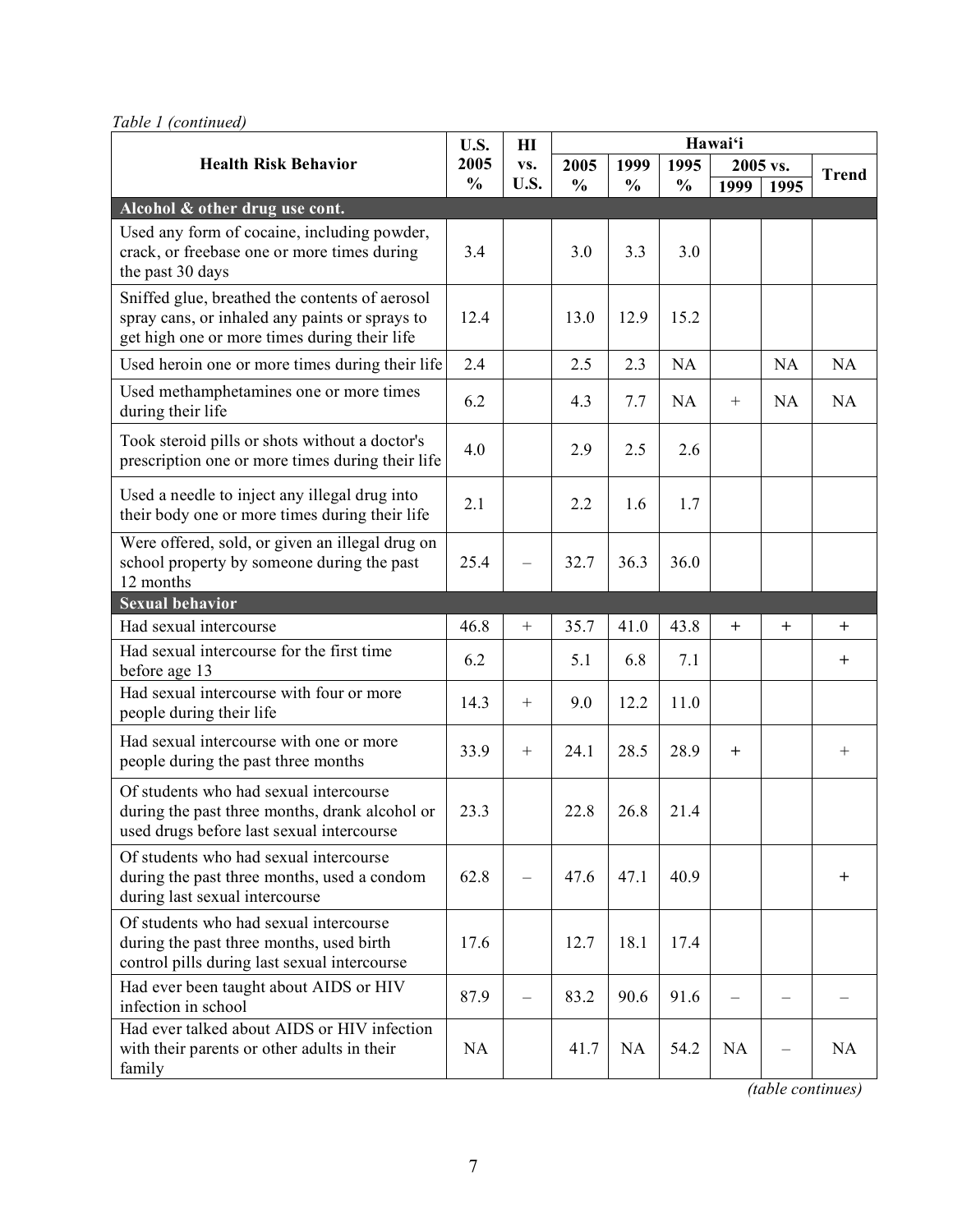*Table 1 (continued)*

|                                                                                                                                                                 | U.S.          | H I              | Hawai'i       |                  |               |      |              |        |
|-----------------------------------------------------------------------------------------------------------------------------------------------------------------|---------------|------------------|---------------|------------------|---------------|------|--------------|--------|
| <b>Health Risk Behavior</b>                                                                                                                                     | 2005<br>VS.   | 2005             | 1999          | 2005 vs.<br>1995 |               |      | <b>Trend</b> |        |
|                                                                                                                                                                 | $\frac{0}{0}$ | U.S.             | $\frac{0}{0}$ | $\frac{0}{0}$    | $\frac{0}{0}$ | 1999 | 1995         |        |
| <b>Dietary behaviors</b>                                                                                                                                        |               |                  |               |                  |               |      |              |        |
| Were overweight (i.e., at or above the 95th                                                                                                                     | 13.1          |                  | 13.5          | 9.0              | NA            |      | NA           | NA     |
| percentile for body mass index, by age and<br>sex)                                                                                                              |               |                  |               |                  |               |      |              |        |
| Were at risk for becoming overweight (i.e., at<br>or above the 85th percentile but below the 95th<br>percentile for body mass index, by age and<br>sex)         | 15.7          |                  | 14.2          | 16.3             | NA            |      | NA           | NA     |
| Described themselves as slightly or very<br>overweight                                                                                                          | 31.5          |                  | 29.6          | 33.5             | 31.1          |      |              |        |
| Were trying to lose weight                                                                                                                                      | 45.6          |                  | 47.9          | 47.1             | 43.2          |      |              | $+/-d$ |
| Exercised to lose weight or to keep from<br>gaining weight during the past 30 days                                                                              | 60.0          | $\boldsymbol{+}$ | 65.6          | 62.7             | 53.9          |      | $\pm$        | $\pm$  |
| Ate less food, fewer calories, or foods low in<br>fat to lose weight or to keep from gaining<br>weight during the past 30 days                                  | 40.7          |                  | 39.8          | 40.3             | NA            |      | NA           | NA     |
| Went without eating for 24 hours or more to<br>lose weight or to keep from gaining weight<br>during the past 30 days                                            | 12.3          |                  | 12.1          | 11.8             | <b>NA</b>     |      | NA           | NA     |
| Took diet pills, powders, or liquids without a<br>doctor's advice to lose weight or to keep from<br>gaining weight during the past 30 days                      | 6.3           |                  | 5.3           | 7.2              | NA            |      | NA           | NA     |
| Vomited or took laxatives to lose weight or to<br>keep from gaining weight during the past 30<br>days                                                           | 4.5           |                  | 6.0           | 4.7              | 5.2           |      |              |        |
| Ate five or more servings per day of fruits<br>and vegetables during the past seven days                                                                        | 20.1          |                  | 19.1          | 21.1             | NA            |      | NA           | NA     |
| Drank three or more glasses per day of milk<br>during the past seven days                                                                                       | 16.2          |                  | 8.7           | 15.4             | NA            |      | NA           | NA     |
| <b>Physical activity</b>                                                                                                                                        |               |                  |               |                  |               |      |              |        |
| Exercised or participated in physical activities<br>for at least 20 minutes that made them sweat<br>and breathe hard on three or more of the past<br>seven days | 64.1          |                  | 61.1          | 64.0             | 61.2          |      |              |        |
| Participated in physical activity that did not<br>make them sweat or breathe hard for 30<br>minutes or more on five or more of the past<br>seven days           | 26.5          |                  | 20.9          | 20.3             | <b>NA</b>     |      | NA           | NA     |

 $d \rightarrow +$ : Not clear if trend improved or worsened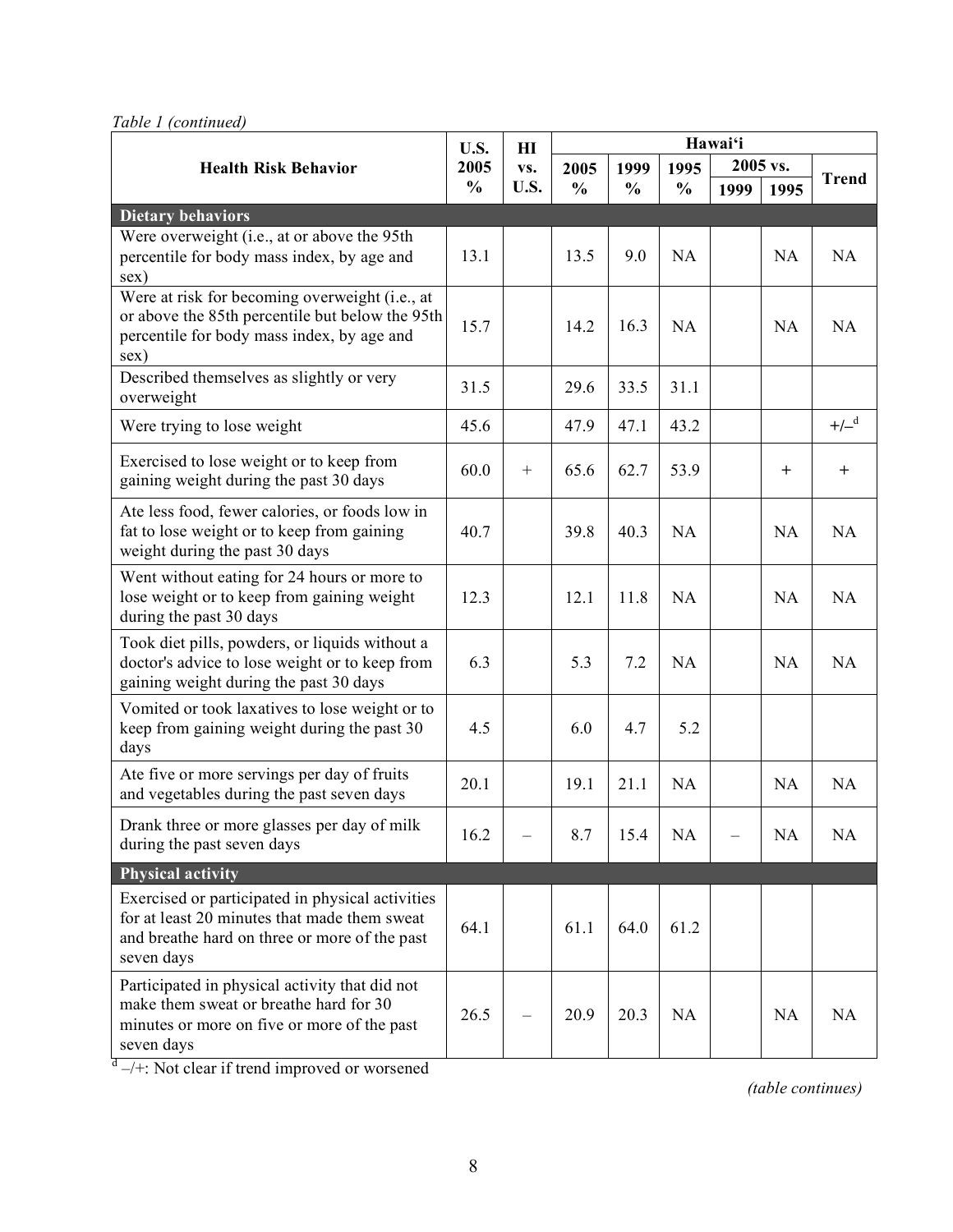**Hawai'i Health Risk Behavior 2005 vs. 2005 1999 2005 vs. U.S. 2005 % HI vs. U.S. 2005 % 1999 % 1995 % <sup>1999</sup> <sup>1995</sup> Trend** Participated in at least 20 minutes of vigorous physical activity on three or more of the past seven days and/or at least 30 minutes of moderate physical activity on five or more of the past seven days 68.7 | 64.9 | 67.3 | NA | NA | NA Participated in no vigorous or moderate physical activity during the past seven days 9.6 | 9.0 | 6.6 | NA | NA | NA Watched three or more hours per day of TV on an average school day 37.2 | | 36.9 | 44.6 | NA | + | NA | NA Attended physical education (PE) class one or Attended physical education (PE) class one of  $\begin{bmatrix} 54.2 \\ - \end{bmatrix}$  -  $\begin{bmatrix} 38.1 \\ 41.9 \\ 41.6 \end{bmatrix}$  41.6 Attended physical education (PE) class daily  $\begin{array}{|c|c|c|c|c|c|c|c|c|} \hline 33.0 & - & 12.1 & 8.9 & 17.5 \ \hline \end{array}$ Of students enrolled in physical education (PE) classes, those who exercised or played sports more than 20 minutes during an average physical education class 84.0 **\** 86.3 \ 83.8 \ 78.3 \ \ \ + \ \ +

*Table 1 (continued)*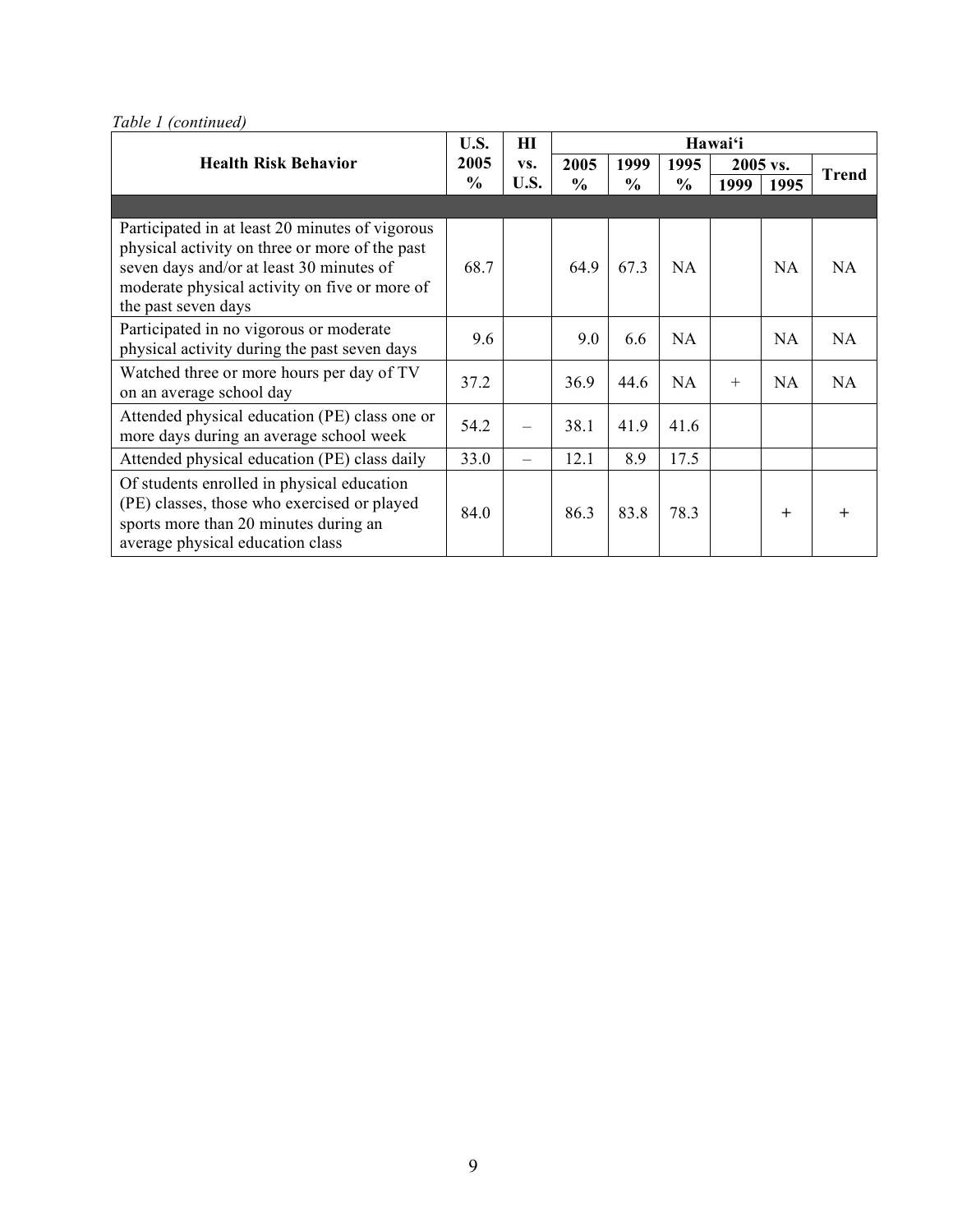*Table 2. 2005 Hawai'i Youth Risk Behavior Survey Public High School Results (n = 1,662) Compared to 2005 U.S. results (n = 13,953)*

| <b>Health Risk Behavior</b>                                                                                             | U.S.<br>2005<br>$\frac{0}{0}$ | HI vs.<br>U.S. | Hawai'i<br>2005<br>$\frac{0}{0}$ |
|-------------------------------------------------------------------------------------------------------------------------|-------------------------------|----------------|----------------------------------|
| Were ever hit, slapped, or physically hurt, on purpose, by their<br>boyfriend or girlfriend during the past 12 months   | 9.2                           |                | 8.5                              |
| Were ever physically forced to have sexual intercourse when they<br>did not want to                                     | 7.5                           | a a            | 10.3                             |
| Used ecstasy one or more times during their life                                                                        | 6.3                           |                | 6.1                              |
| Were physically active for a total of 60 minutes or more per day on<br>five or more of the past seven days              | 35.8                          |                | 30.2                             |
| Described their general health as fair or poor                                                                          | 8.3                           |                | 10.8                             |
| Had ever been told by a doctor or nurse that they had asthma                                                            | 17.1                          |                | 30.4                             |
| Among students with current asthma, those who had an episode of<br>asthma or an asthma attack during the past 12 months | 37.9                          | $+^{\rm b}$    | 28.6                             |

 $a<sup>a</sup>$  –: Hawai'i '05 result was statistically significantly worse than U.S. 2005 result

 $b +$ : Hawai'i '05 result was statistically significantly better than U.S. 2005 result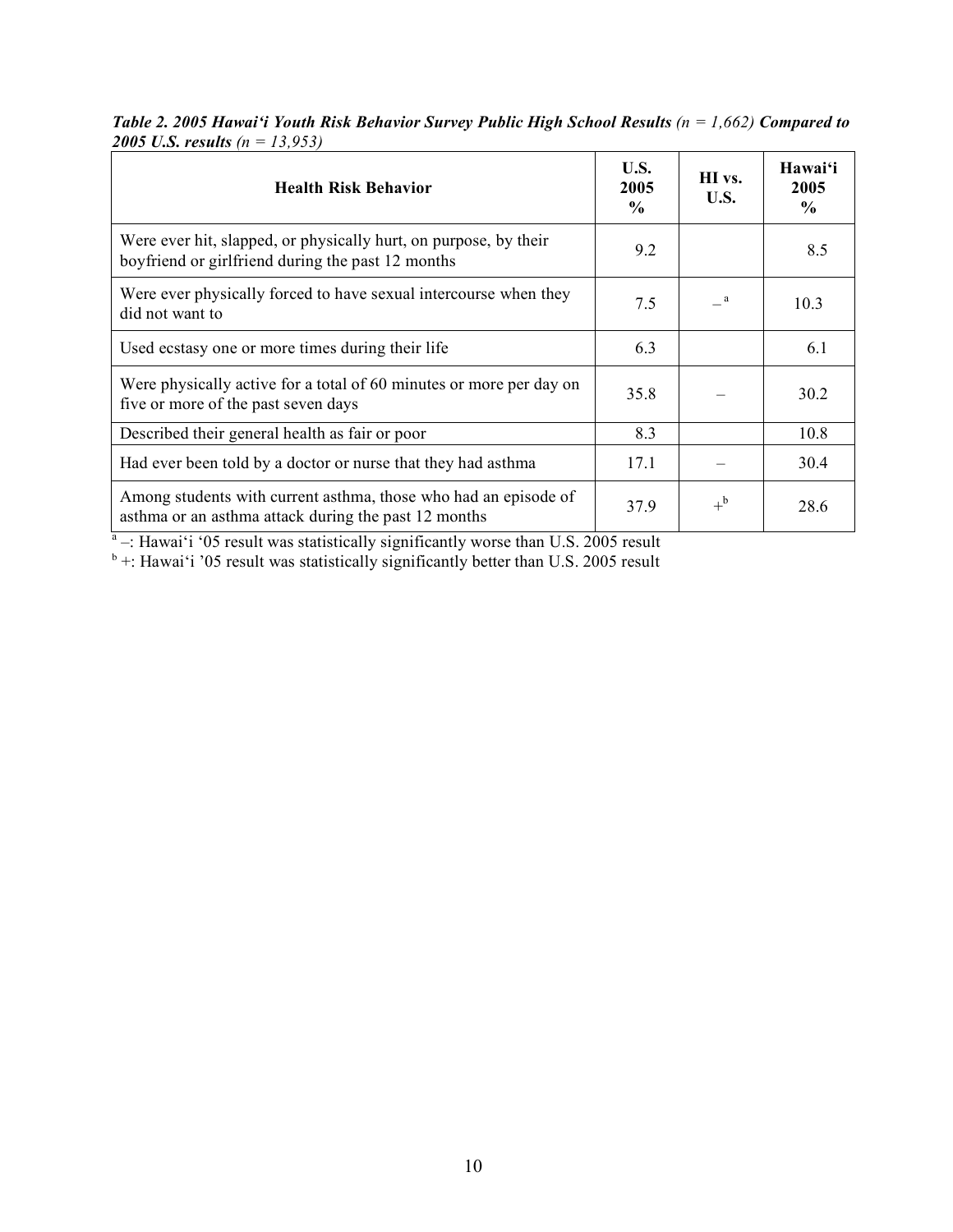| <b>Health Risk Behavior</b>                                                                                                                                        | Hawai'i<br>2005 % |
|--------------------------------------------------------------------------------------------------------------------------------------------------------------------|-------------------|
| Items added to Hawai'i survey in 2005                                                                                                                              |                   |
| Someone tried to hurt them by hitting, punching, or kicking them while on school property one<br>or more times during the past 12 months                           | 22.0              |
| Someone tried to hurt them by saying mean things to them (things that hurt their feelings) while<br>on school property one or more times during the past 12 months | 43.8              |
| Were harassed one or more times because someone thought they were gay, lesbian, or bisexual<br>during the past 12 months                                           | 12.3              |
| First sexual intercourse partner was three or more years older                                                                                                     | 10.9              |
| Last sexual intercourse partner was three or more years older                                                                                                      | 9.5               |
| Are sexually attracted to both males and females                                                                                                                   | 4.1               |

Sniffed glue, breathed the contents of aerosol spray cans, or inhaled any paints or sprays to get

**Hawai'i**

6.3

# *Table 3. 2005 Hawai'i Youth Risk Behavior Survey Public High School Results (n = 1,662)*

| Participated in one or more organized physical activity groups or teams during the past 12<br>months                                 | 61.4 |
|--------------------------------------------------------------------------------------------------------------------------------------|------|
| Usually practiced or played with an organized physical activity group or team one or more days a<br>week during the last school year | 62.7 |
| Health education class                                                                                                               |      |
| Last had a class that taught health education in either the sixth, seventh, or eighth grade                                          | 43.3 |
| Learned the core concepts of health in their health class                                                                            | 60.9 |
| Learned how to access information on health in their health class                                                                    | 67.5 |
| Learned self-management skills in their health class                                                                                 | 76.3 |

Learned how to analyze internal and external influences in their health class 57.0 57.0

Learned interpersonal communications in their health class 53.2

Learned decision-making and goal setting in their health class 86.1

Smoked cigarettes to lose weight or to keep from gaining weight during the past 30 days 5.0

Drank sodas one or more times per day during the past seven days 21.4

Learned advocacy skills in their health class 41.0

high one or more times during the past 30 days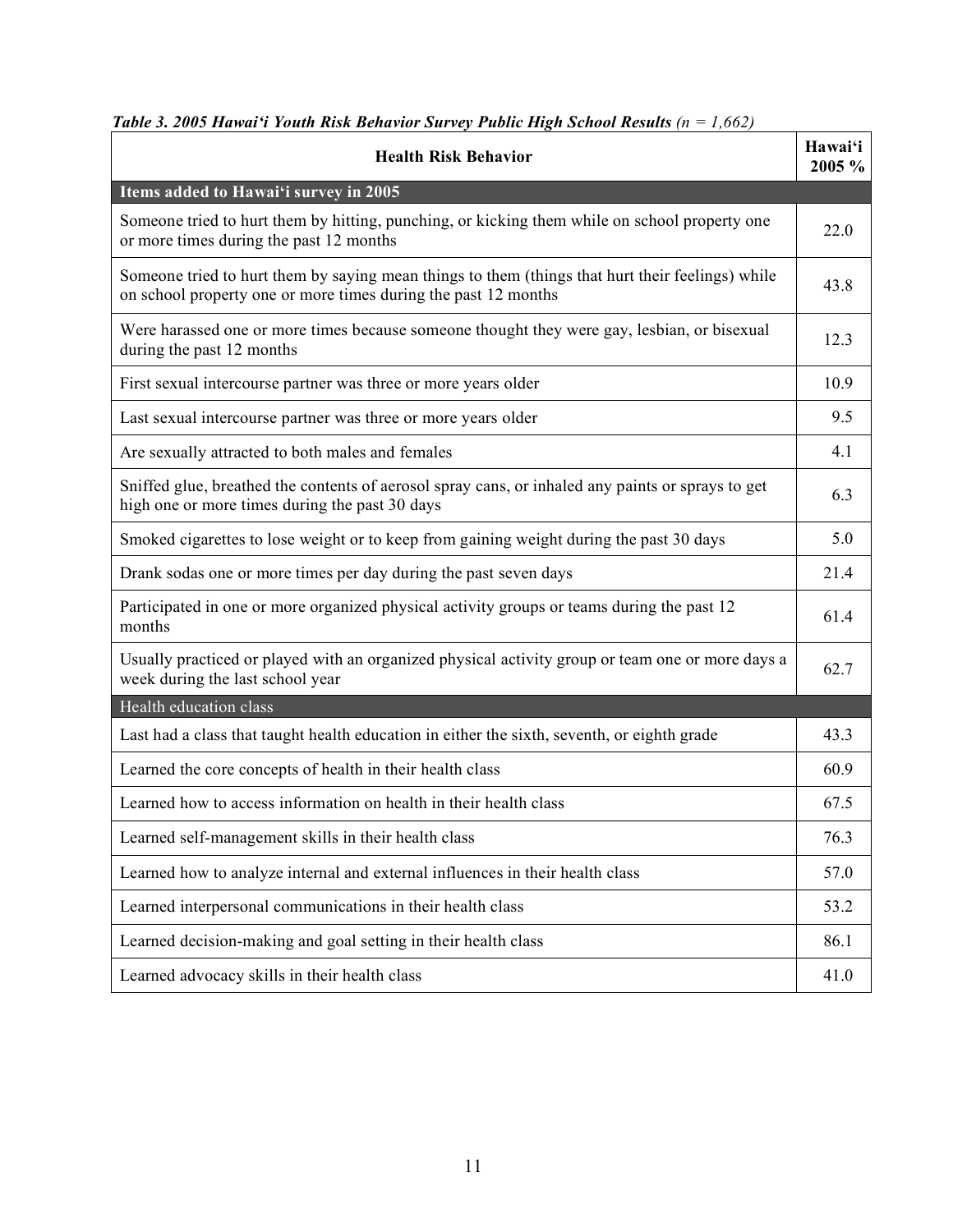*Table 4. 1999 and 2005 Hawai'i Youth Risk Behavior Survey Public Middle School Results (1999, n =1,394; 2005, n = 1,693)*

| <b>Health Risk Behavior</b>                                                                                                                                           | 2005<br>$\frac{0}{0}$ | 2005 vs.<br>1999        | 1999<br>$\frac{0}{0}$ |
|-----------------------------------------------------------------------------------------------------------------------------------------------------------------------|-----------------------|-------------------------|-----------------------|
| <b>Injury</b>                                                                                                                                                         |                       |                         |                       |
| Bicycle riders who never or rarely wore a bicycle helmet during the past<br>12 months                                                                                 | 70.6                  |                         | $NA^a$                |
| Most of the time or always wear a helmet when rollerblading, or riding a<br>skateboard or scooter                                                                     | 11.1                  |                         | NA.                   |
| Never or rarely wore a seat belt when riding in a car driven by someone else                                                                                          | 6.0                   | $+^b$                   | 12.2                  |
| Rode one or more times in a car or other vehicle driven by someone who<br>had been drinking alcohol during the past 30 days                                           | 28.8                  |                         | 27.2                  |
| Carried a weapon such as a gun, knife, or club on one or more of the past<br>30 days                                                                                  | 16.1                  |                         | NA                    |
| Carried a weapon such as a gun, knife, or club on school property on one<br>or more of the past 30 days                                                               | 2.8                   | $^{+}$                  | 6.0                   |
| Did not go to school on one or more of the past 30 days because they felt<br>unsafe at school or on their way to or from school                                       | 6.9                   | $\mathbf{-}^\mathrm{c}$ | 4.3                   |
| Had property stolen or deliberately damaged on school property one or<br>more times during the past 12 months                                                         | 36.4                  | $^{+}$                  | 58.2                  |
| Were in a physical fight one or more times during the past 12 months                                                                                                  | 37.8                  |                         | 39.0                  |
| Were injured in a physical fight and had to be treated by a doctor or nurse<br>one or more times during the past 12 months                                            | 4.2                   |                         | 4.4                   |
| Were in a physical fight on school property one or more times during the<br>past 12 months                                                                            | 15.9                  |                         | 20.3                  |
| Were ever hit, slapped, or physically hurt by boyfriend or girlfriend on<br>purpose during the past 12 months                                                         | 5.7                   |                         | 7.1                   |
| Were ever physically forced to have sexual intercourse when they did not<br>want to                                                                                   | 7.1                   |                         | 6.0                   |
| Someone tried to hurt them by hitting, punching, or kicking them while on<br>school property one or more times during the past 12 months                              | 37.8                  |                         | NA                    |
| Someone tried to hurt them by saying mean things to them (things that hurt<br>their feelings) while on school property one or more times during the past<br>12 months | 58.1                  |                         | NA                    |
| Were harassed one or more times because someone thought they were gay,<br>lesbian, or bisexual during the past 12 months                                              | 14.7                  |                         | NA                    |
| Felt so sad or hopeless almost every day for two weeks or more in a row<br>that they stopped doing some usual activities during the past 12 months                    | 25.8                  |                         | NA                    |
| Seriously considered attempting suicide during the past 12 months                                                                                                     | 14.3                  |                         | NA                    |
| Made a plan about how they would attempt suicide during the past 12<br>months                                                                                         | 13.2                  |                         | NA                    |
| Actually attempted suicide one or more times during the past 12 months                                                                                                | 10.5                  |                         | NA                    |
| Made suicide attempt that resulted in an injury, poisoning, or overdose that<br>had to be treated by a doctor or nurse during the past 12 months<br>NA: Not available | 3.1                   |                         | NA                    |

<sup>b</sup> +: Hawai'i '05 result was statistically significantly better than Hawai'i '99 result  $c -$ : Hawai'i '05 result was statistically significantly worse than Hawai'i '99 result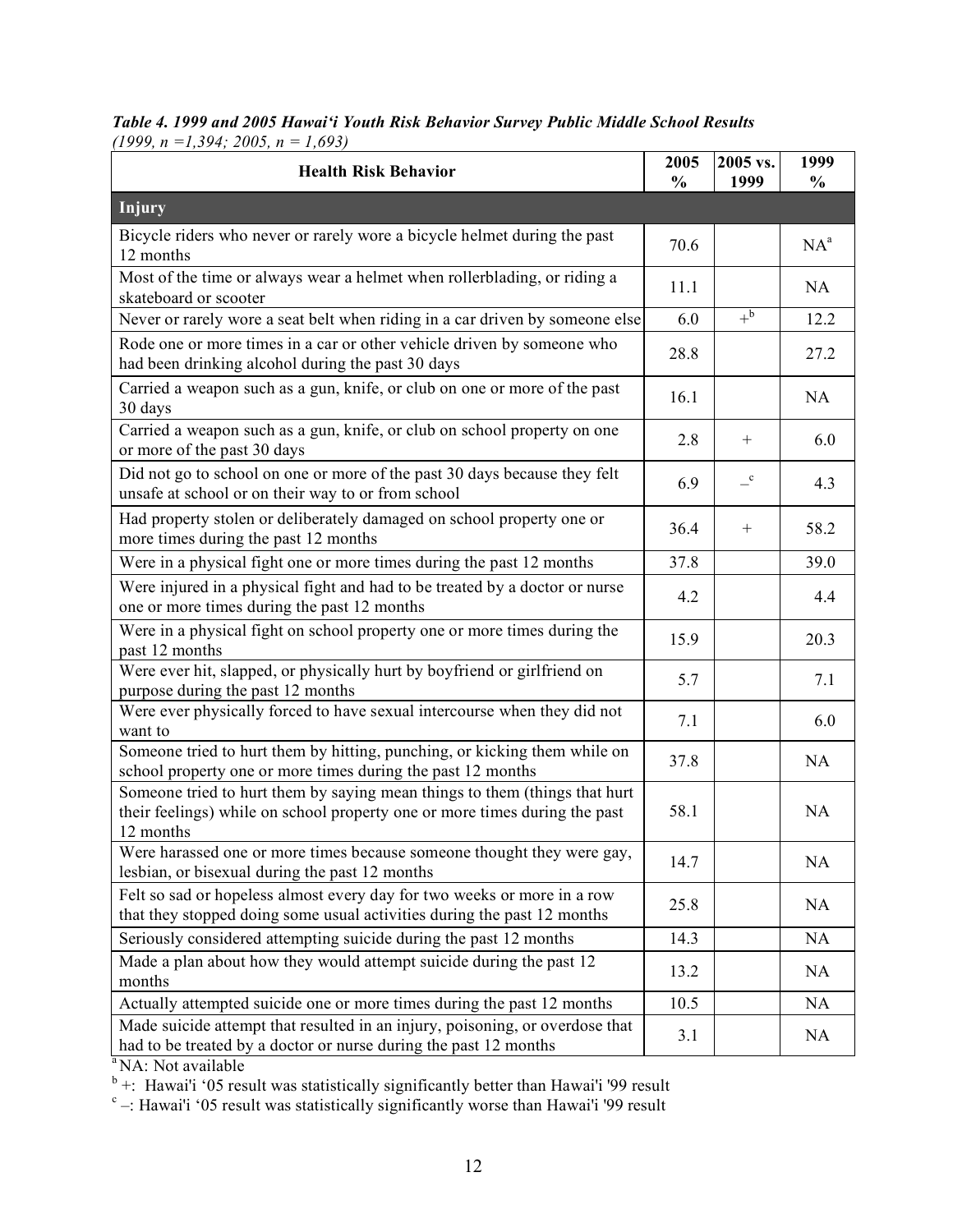| Table 4 (continued)                                                                                                                                 |                       |                  |                       |
|-----------------------------------------------------------------------------------------------------------------------------------------------------|-----------------------|------------------|-----------------------|
| <b>Health Risk Behavior</b>                                                                                                                         | 2005<br>$\frac{0}{0}$ | 2005 vs.<br>1999 | 1999<br>$\frac{0}{0}$ |
| <b>Tobacco use</b>                                                                                                                                  |                       |                  |                       |
| Smoked cigarettes on one or more of the past 30 days                                                                                                | 7.2                   | $\boldsymbol{+}$ | 12.3                  |
| Smoked cigarettes on 20 or more of the past 30 days                                                                                                 | 1.2                   |                  | NA                    |
| Alcohol & other drug use                                                                                                                            |                       |                  |                       |
| Had at least one drink of alcohol on one or more days during their life                                                                             | 32.1                  |                  | NA                    |
| Had first drink of alcohol other than a few sips before age 11 years                                                                                | 16.9                  |                  | NA                    |
| Had at least one drink of alcohol on one or more of the past 30 days                                                                                | 12.3                  | $^{+}$           | 19.7                  |
| Had five or more drinks of alcohol in a row, that is, within a couple of<br>hours, on one or more of the past 30 days                               | 4.1                   | $^{+}$           | 8.0                   |
| Had at least one drink of alcohol on school property on one or more of the<br>past 30 days                                                          | 1.8                   |                  | NA                    |
| Used marijuana one or more times during their life                                                                                                  | 7.2                   |                  | NA                    |
| Tried marijuana for the first time before age 11 years                                                                                              | 3.0                   |                  | NA                    |
| Used marijuana one or more times during the past 30 days                                                                                            | 3.9                   |                  | 9.1                   |
| Used marijuana on school property one or more times during the past 30<br>days                                                                      | 1.4                   | $^{+}$           | 3.4                   |
| Used any form of cocaine, including powder, crack, or freebase one or<br>more times during their life                                               | 2.4                   |                  | 2.3                   |
| Sniffed glue, breathed the contents of aerosol spray cans, or inhaled any<br>paints or sprays to get high one or more times during the past 30 days | 9.1                   |                  | NA                    |
| Sniffed glue, breathed the contents of aerosol spray cans, or inhaled any<br>paints or sprays to get high one or more times during their life       | 16.1                  |                  | 18.4                  |
| Used heroin one or more times during their life                                                                                                     | 1.3                   |                  | NA                    |
| Used methamphetamines one or more times during their life                                                                                           | 1.4                   |                  | 3.2                   |
| Used ecstasy one or more times during their life                                                                                                    | 1.4                   |                  | NA                    |
| Took steroid pills or shots without a doctor's prescription one or more<br>times during their life                                                  | 2.1                   |                  | 2.6                   |
| Used a needle to inject any illegal drug into their body one or more times<br>during their life                                                     | 1.5                   |                  | 1.8                   |
| Were offered, sold, or given an illegal drug on school property by<br>someone during the past 12 months                                             | 20.4                  |                  | 24.9                  |
| <b>Sexual behavior</b>                                                                                                                              |                       |                  |                       |
| Had sexual intercourse                                                                                                                              | 9.2                   |                  | 14.1                  |
| Had sexual intercourse for the first time before age 11 years                                                                                       | 4.3                   |                  | NA                    |
| Had sexual intercourse with four or more people during their life                                                                                   | 2.2                   |                  | NA                    |
| Had sexual intercourse with one or more people during the past three<br>months                                                                      | 3.7                   |                  | NA                    |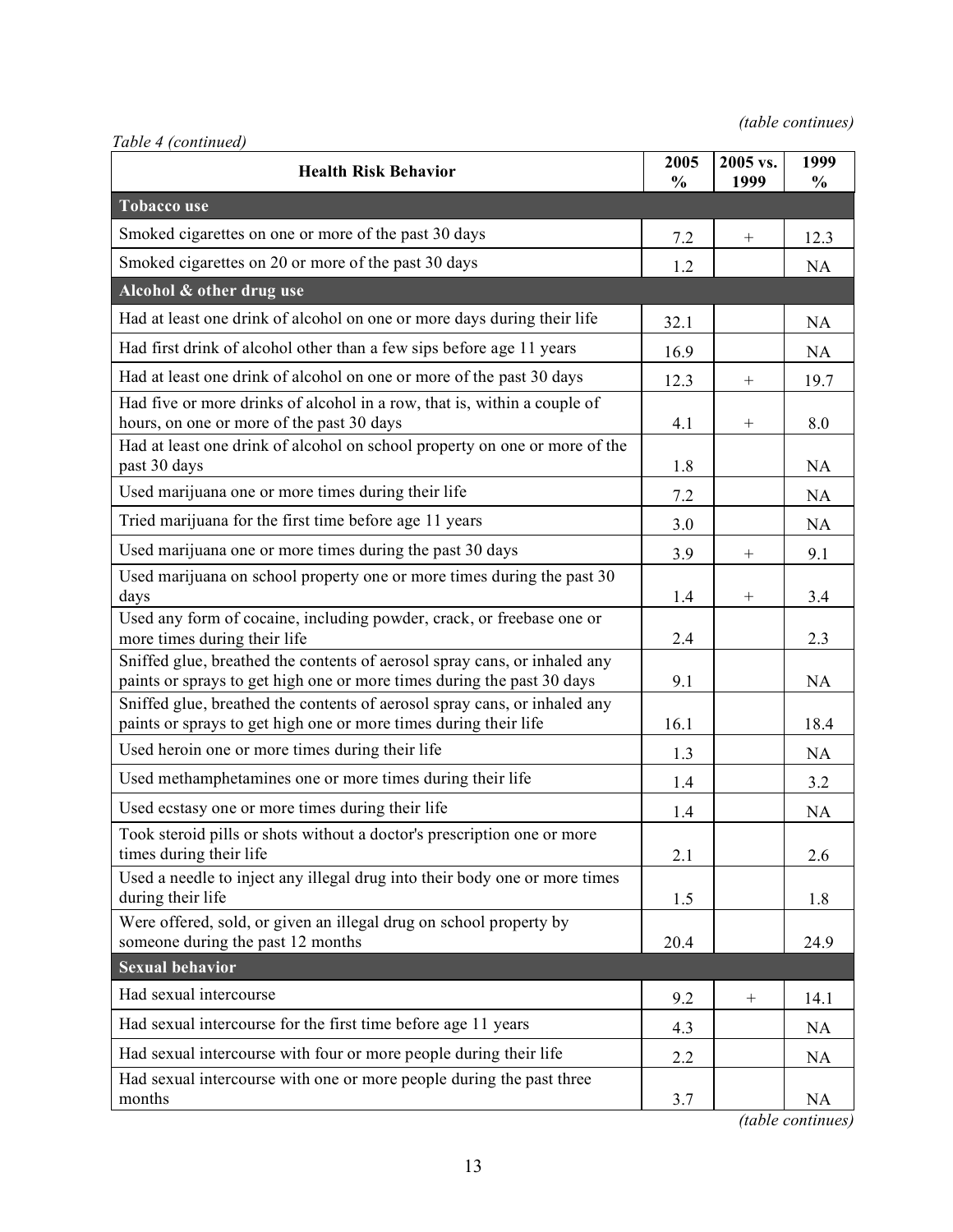*Table 4 (continued)*

| <b>Health Risk Behavior</b>                                                                                                                        | 2005<br>$\frac{0}{0}$ | 2005 vs.<br>1999 | 1999<br>$\frac{0}{0}$ |
|----------------------------------------------------------------------------------------------------------------------------------------------------|-----------------------|------------------|-----------------------|
| <b>Dietary behaviors</b>                                                                                                                           |                       |                  |                       |
| Were overweight (i.e., at or above the 95th percentile for body mass<br>index, by age and sex)                                                     | 12.4                  |                  | NA                    |
| Were at risk for becoming overweight (i.e., at or above the 85th percentile<br>but below the 95th percentile for body mass index, by age and sex)  | 13.7                  |                  | NA                    |
| Described themselves as slightly or very overweight                                                                                                | 26.2                  |                  | 32.9                  |
| Were trying to lose weight                                                                                                                         | 48.0                  |                  | 46.7                  |
| Exercised to lose weight or to keep from gaining weight during the past 30<br>days                                                                 | 67.0                  |                  | 64.5                  |
| Ate less food, fewer calories, or foods low in fat to lose weight or to keep<br>from gaining weight during the past 30 days                        | 39.8                  |                  | 38.6                  |
| Went without eating for 24 hours or more to lose weight or to keep from<br>gaining weight during the past 30 days                                  | 11.2                  |                  | NA                    |
| Took diet pills, powders, or liquids without a doctor's advice to lose<br>weight or to keep from gaining weight during the past 30 days            | 4.0                   |                  | 5.8                   |
| Vomited or took laxatives to lose weight or to keep from gaining weight<br>during the past 30 days                                                 | 4.2                   |                  | 5.0                   |
| Smoked cigarettes to lose weight or to keep from gaining weight during<br>the past 30 days                                                         | 3.3                   |                  | NA                    |
| Drank sodas one or more times per day during the past seven days                                                                                   | 23.1                  |                  | NA                    |
| Ate five or more servings per day of fruits and vegetables during the past<br>seven days                                                           | 22.9                  |                  | NA                    |
| Drank three or more glasses per day of milk during the past seven days                                                                             | 15.2                  |                  | NA                    |
| <b>Physical activity</b>                                                                                                                           |                       |                  |                       |
| Exercised or participated in physical activities for at least 20 minutes that                                                                      |                       |                  |                       |
| made them sweat and breathe hard on three or more of the past seven days                                                                           | 64.9                  |                  | 66.0                  |
| Participated in physical activity that did not make them sweat or breathe                                                                          |                       |                  |                       |
| hard for 30 minutes or more on five or more of the past seven days                                                                                 | 19.3                  |                  | <b>NA</b>             |
| Had not participated in at least 20 minutes of vigorous physical activity on<br>three or more of the past seven days and/or at least 30 minutes of |                       |                  |                       |
| moderate physical activity on five or more of the past seven days                                                                                  | 32.5                  |                  | NA                    |
| Participated in no vigorous or moderate physical activity during the past                                                                          |                       |                  |                       |
| seven days                                                                                                                                         | 8.1                   |                  | NA                    |
| Were physically active for a total of 60 minutes or more per day on five or                                                                        |                       |                  |                       |
| more of the past seven days                                                                                                                        | 29.0                  |                  | NA                    |
| Watched three or more hours per day of TV on an average school day                                                                                 | 39.8                  |                  | NA                    |
| Attended physical education (PE) class one or more days during an                                                                                  |                       |                  |                       |
| average school week                                                                                                                                | 60.8                  |                  | 65.4                  |
| Attended physical education (PE) class daily                                                                                                       | 15.0                  |                  | NA                    |
| Of students enrolled in physical education (PE) classes, those who<br>exercised or played sports more than 20 minutes during an average            |                       |                  |                       |
| physical education class                                                                                                                           | 80.6                  |                  | <b>NA</b>             |